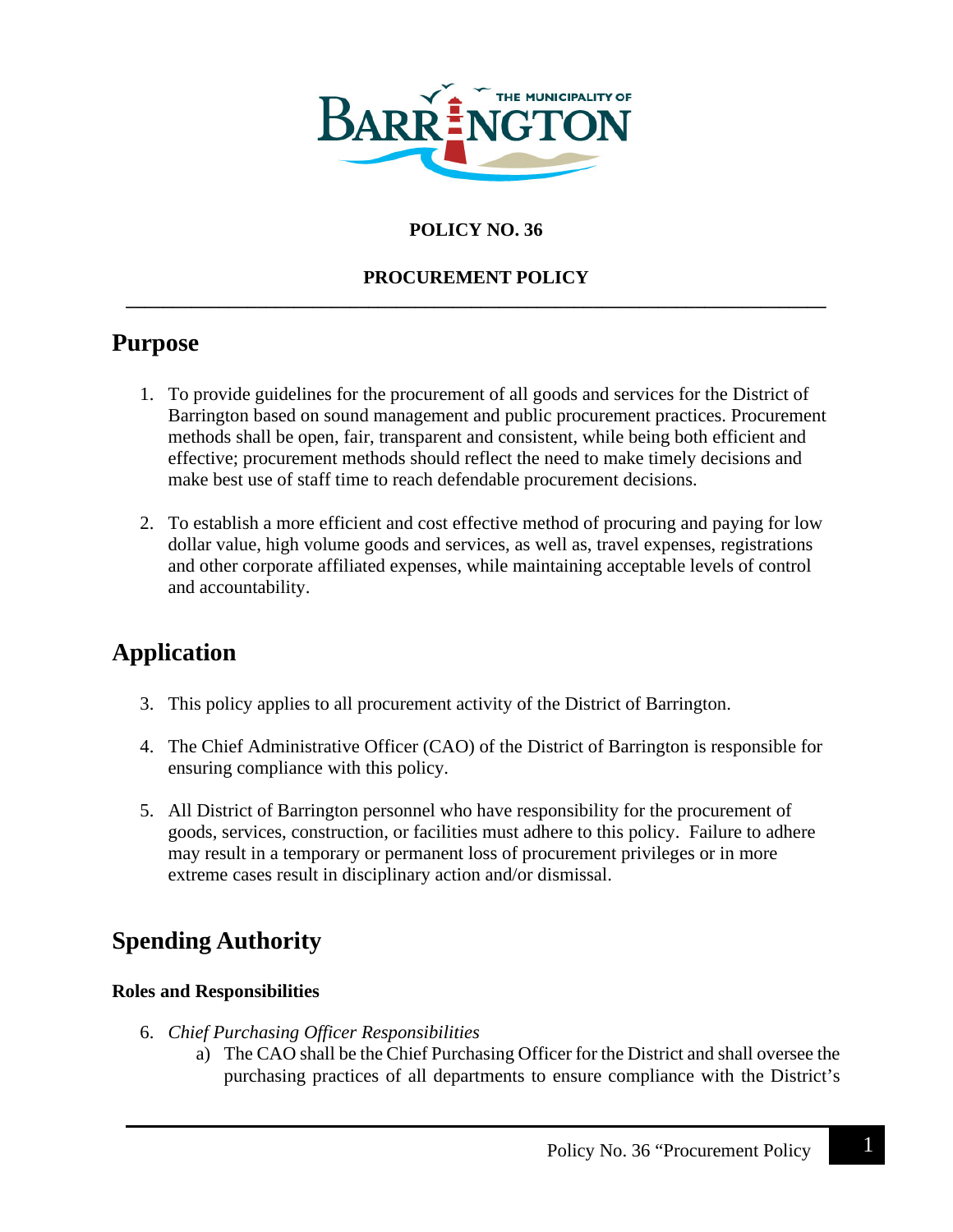purchasing policy.

- b) The CAO *or designate* shall issue purchase orders for operational supplies for the general government services department, Emergency Management Office (EMO) and other protective services, public health and welfare services for all departments in accordance with purchasing policy procedures. The CAO shall issue operational purchase orders for the other departments in the absence of the respective director.
- c) *Low value thresholds* The CAO shall be responsible for approving low value operational purchases of \$10,001 or more for all departments in accordance with Procurement Policy procedures.
- d) *High value thresholds* The CAO shall prepare and call tenders for all high value purchases of the District and shall guide the tender opening process through the appropriate procedure, as detailed in this policy.
- 7. *Manager Director Responsibilities*
	- a) Managers *Directors* shall issue all purchase orders for their departments only. All purchase of goods and services shall require a purchase order to be issued.
	- b) No manager *directo*r shall charge a purchase to another department without the prior knowledge and approval of the manager *director* affected.
	- c) *Low Value Thresholds –* Managers *Directors* of departments shall be responsible for approving low value operational purchases up to and including \$10,000 for their own department in accordance with Procurement Policy procedures.
	- d) *High Value Thresholds –* For purchase requirements above high value thresholds set in the Procurement Policy, the manager *director* shall submit a set of specifications for inclusion in the public tender call process to the CAO.

## **Operational Purchasing**

- 8. *Purchase Order Procedures*
	- a) The District uses a purchase order (PO) system for each purchase. The CAO and managers *directors* are the only individuals with the authority to use POs.
	- b) POs must be signed and dated. One copy is given to the accounts payable (A/P) clerk while the manager *director* maintains one copy until the goods/service has been received. Once received, the manager's *director's* copy is sent to the A/P clerk and matched with the first copy.
	- c) Once received, the invoice is matched with the PO to ensure a valid purchase.
	- d) The A/P clerk enters all invoices for payment and initials the invoice once posted. A report is prepared for the Manager *Director* of Finance to compare to posted invoices.
	- e) The A/P clerk runs cheques for invoices posted. The A/P clerk matches invoices to cheques and puts the cheque number and date on the invoice and PO.
	- f) The cheques and invoices are given to individuals with signing authority. They compare the invoices to the cheque and sign when satisfied. They also initial the invoice to indicate they have reviewed and signed the cheque.
	- g) Bank reconciliations are performed each month by the Manager *Director* of Finance. Reconciliations are initialed and dated by the Manager D*irector* of Finance once completed. Reconciliations are reviewed and approved by the CAO.
	- h) All purchases must be covered with a purchase order.
	- i) Prior to budget approval, managers *directors* shall not purchase items considered unnecessary to the continuance of the existing operation.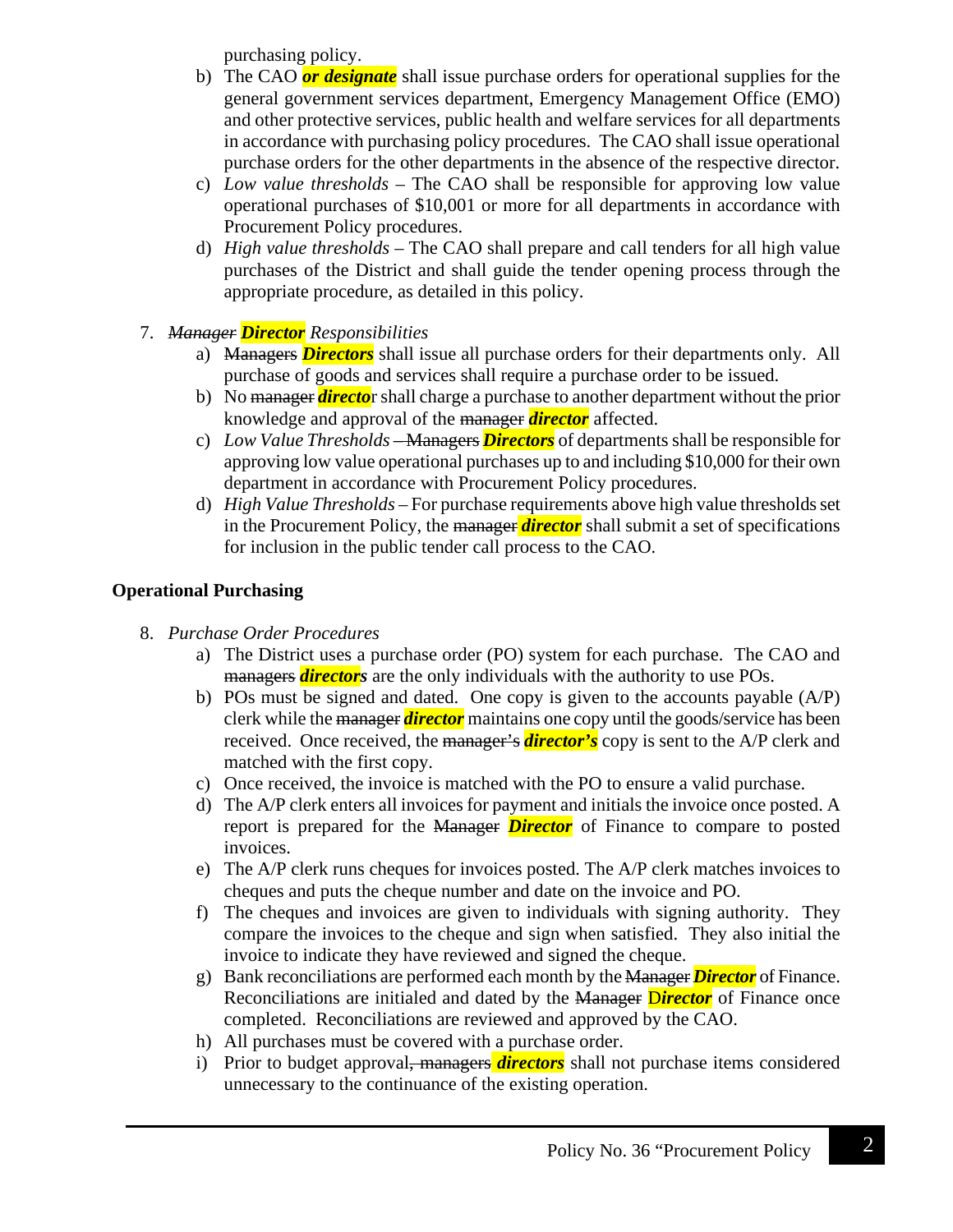j) It is not permissible to issue a PO that will put the account over budget without first having approval from the CAO for the over-budget amount. Reallocation between expenditure accounts and equipment priority changes in the same expenditure must also have prior approval.

## **Procurement Process**

## **Objectives**

- 9. The District of Barrington is committed to:
	- a) Providing for the procurement of goods, services, construction and facilities in a fair, open, consistent, and transparent manner resulting in best value.
	- b) Encouraging competition, innovative ideas and solutions, while respecting all Legislative and Trade Agreement obligations.
	- c) Promoting sustainable procurement in procurement decisions, including identifying and exploring opportunities to work with and support social enterprises and businesses that are owned by and who employ under-represented populations.
	- d) Ensuring that qualified suppliers have equal opportunity to bid on the District of Barrington's procurement activity.
	- e) Being accountable for procurement decisions.

## **Thresholds**

- 10. *Low Value Procurement[1](#page-2-0)*
	- a) Goods up to and including \$25,000
	- b) Services up to and including \$50,000
	- c) Facilities up to and including \$50,000
	- d) Construction up to and including \$50,000
- 11. For all low value procurement activity with a procurement value as outlined above (excluding taxes), District of Barrington personnel are expected to, as far as practicable, attempt to obtain at least three quotes and award to the supplier offering best value. The only exception to this would be when the District of Barrington personnel are using Alternative Procurement Practices as outlined in this Policy, or are accessing a publicly tendered standing offer.
- 12. When selecting the list of suppliers to be provided the opportunity to quote, District of Barrington personnel will make every effort to ensure a fair and open process is followed. While District of Barrington personnel are expected to invite only qualified suppliers, they are not to consistently invite bids from only one or a select group of suppliers. Invitations and bidding opportunities are to be equitably distributed among all potential bidders in an area, and all interested and qualified suppliers are to be evaluated on a

<span id="page-2-0"></span><sup>&</sup>lt;sup>1</sup> Purchases under \$1,000 do not require a quote. If one exists, they must be purchased under a standing offer provided it would provide best value. Managers *Director's* must approve such purchases and appropriate documentation (e.g. receipts, invoices) must be kept.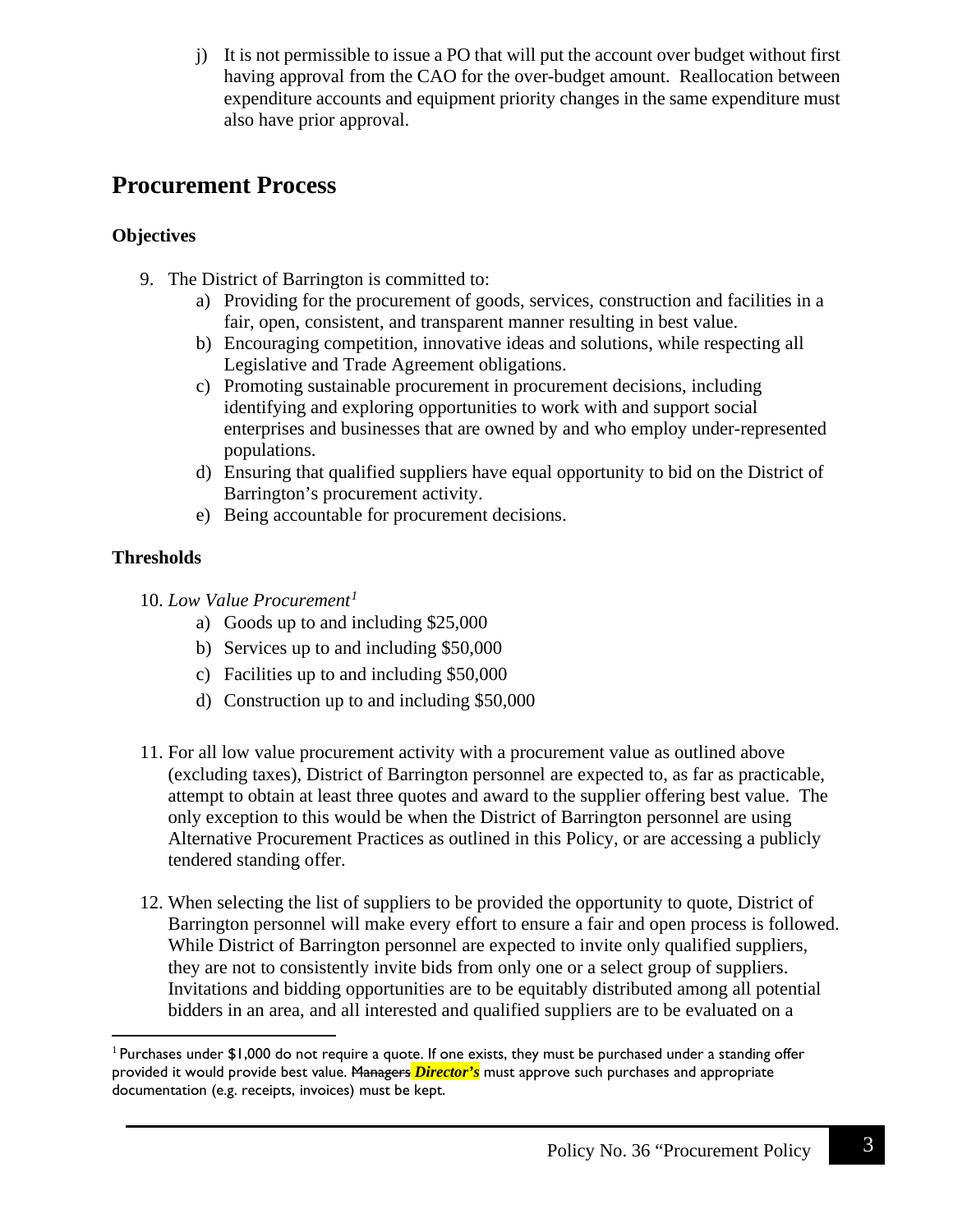consistent and equitable basis. Where increased competition is appropriate, District of Barrington personnel may choose to publicly tender for goods, services, construction or facilities that fall within the above thresholds.

- 13. *High Value Procurement*
	- a) Goods over \$ 25,000
	- b) Services over \$ 50,000
	- c) Facilities over \$ 50,000
	- d) Construction over \$50,000
- 14. All procurement activity with a procurement value over the thresholds (excluding taxes) outlined above must be obtained through a public tender. See Appendix 3 of this Policy for an outline of tools available for public tender. The only exception to this would be when District of Barrington personnel are using an Alternative Procurement Practice, or are accessing a publicly tendered standing offer. All public tender opportunities must be posted on the Province of Nova Scotia Procurement Web Portal. District of Barrington personnel may wish where appropriate to also advertise in local, provincial, or national media; however, there is no obligation to do so. In addition, a notice of tender opportunity may be sent to selected suppliers where required to ensure an adequate degree of competition.
- 15. *Alternative Procurement Practices*

In order to balance the need for open, competitive process with the demands of urgent or specialized circumstances, Alternative Procurement Circumstances have been developed. These circumstances must be used only for the purposes intended and not to avoid competition or used to discriminate against specific suppliers. To ensure appropriate use, each circumstance must be documented by District of Barrington personnel stating the rationale permitting the Alternative Procurement Circumstance, and signed by the CAO. All documents must be filed and maintained for audit purposes. See Appendix 2 for a list of the Alternative Procurement circumstances, as well as further requirements on documentation.

## 16. *Bid Opening, Evaluation, and Award*

a) *Bid Opening*

Bids are accepted in accordance with the closing time, date, and place stipulated in the bid request documents. Members of the public may receive the list of bidders electronically after bid opening.

b) *Bid Evaluation*

All bids are subject to evaluation after opening and before award of contract. The bid request documents must clearly identify the requirements of the procurement, the evaluation method, evaluation criteria based on the purpose and objectives of this policy, and the weights assigned to each criterion. *Evaluation criteria is specific to the bid, but could include environmental, social and economic considerations, purchase price, delivery, servicing, experience, etc.*

c) *Award*

The winning bidder and contract award amount for all high value procurement activity must be posted on the Province of Nova Scotia's Procurement Web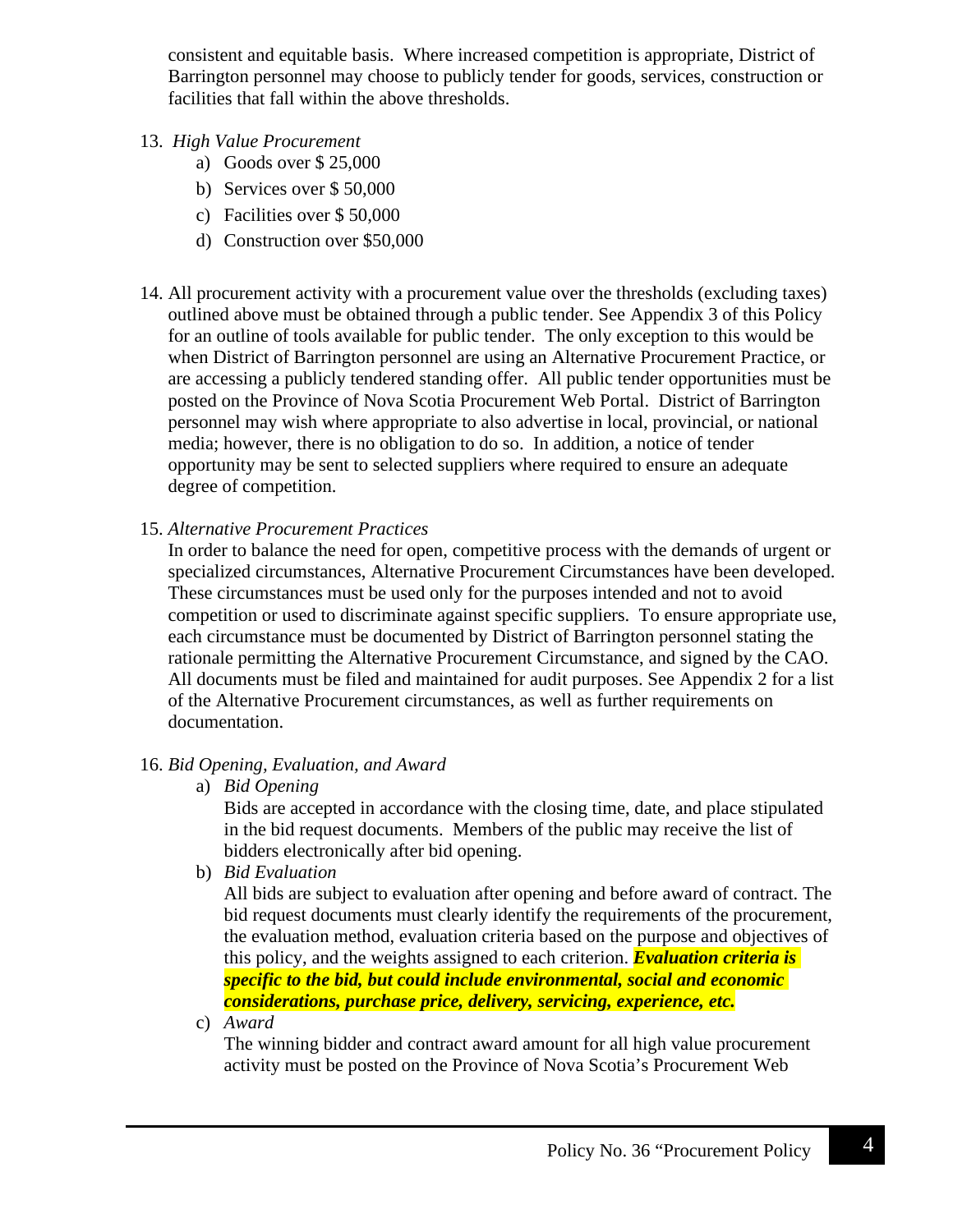Portal. After contracts have been awarded, routine access to information at the vendors' request shall be provided in the following areas:

- d) *Bidders list*
	- i. Name of winning bidder
	- ii. Award price excluding taxes of the winning bidder
	- iii. Access to tender documents or other proprietary information is subject to the provisions of the Freedom of Information and Protection of Privacy Act.
- e) *Supplier Debriefing*

At the request of a supplier who submitted a bid, District of Barrington personnel will conduct a supplier debriefing session to provide feedback on the evaluation of the public tender. Suppliers can find out how their proposal scored against published criteria, obtain comments on their bid, and gather information on how future bids may be improved. Bids are not compared to others, nor will information on other bids be provided.

f) *Supplier Complaint Process (SCP)*

When a supplier is not satisfied with the information provided in a supplier debriefing, the supplier may file a complaint in accordance with the Supplier Complaint Process as defined in the Public Procurement Act. The SCP is not a dispute resolution process, but rather is intended to handle supplier complaints and to improve faulty or misleading procurement processes. The SCP is an integral part of a fair and open procurement policy.

- 17. *Fair Treatment for Nova Scotia Suppliers*
	- Based on the principle of best value for the District of Barrington and when deemed to be in their best interest, District of Barrington personnel may apply a preference for goods valued up to and including \$25,000 that are manufactured or produced in Nova Scotia. The final decision to apply a preference to a Nova Scotia supplier shall be approved by the CAO. District of Barrington personnel may also choose to apply a Nova Scotia preference or restrict the receipt of quotations at or below the low value procurement thresholds to Nova Scotia suppliers. Any decision made by District of Barrington personnel should be based on budget considerations, and shall be approved by the CAO.

#### **RENUMBER FOLLOWING SECTIONS**

#### **Other Considerations**

18. *Cooperative Procurement*

District of Barrington personnel are encouraged to look for opportunities to collaborate with government agencies when the arrangement may result in overall cost savings or other substantial advantages. For example, joint procurement may be appropriate to procure commonly used goods, services, fuel oil, natural gas, telecommunications, etc.

19. *Standing Offers*

District of Barrington personnel may access all Province of Nova Scotia standing offers, as well as any standing offer established through the Procurement Advisory Group for the Province should District of Barrington personnel wish to make use of the savings opportunities.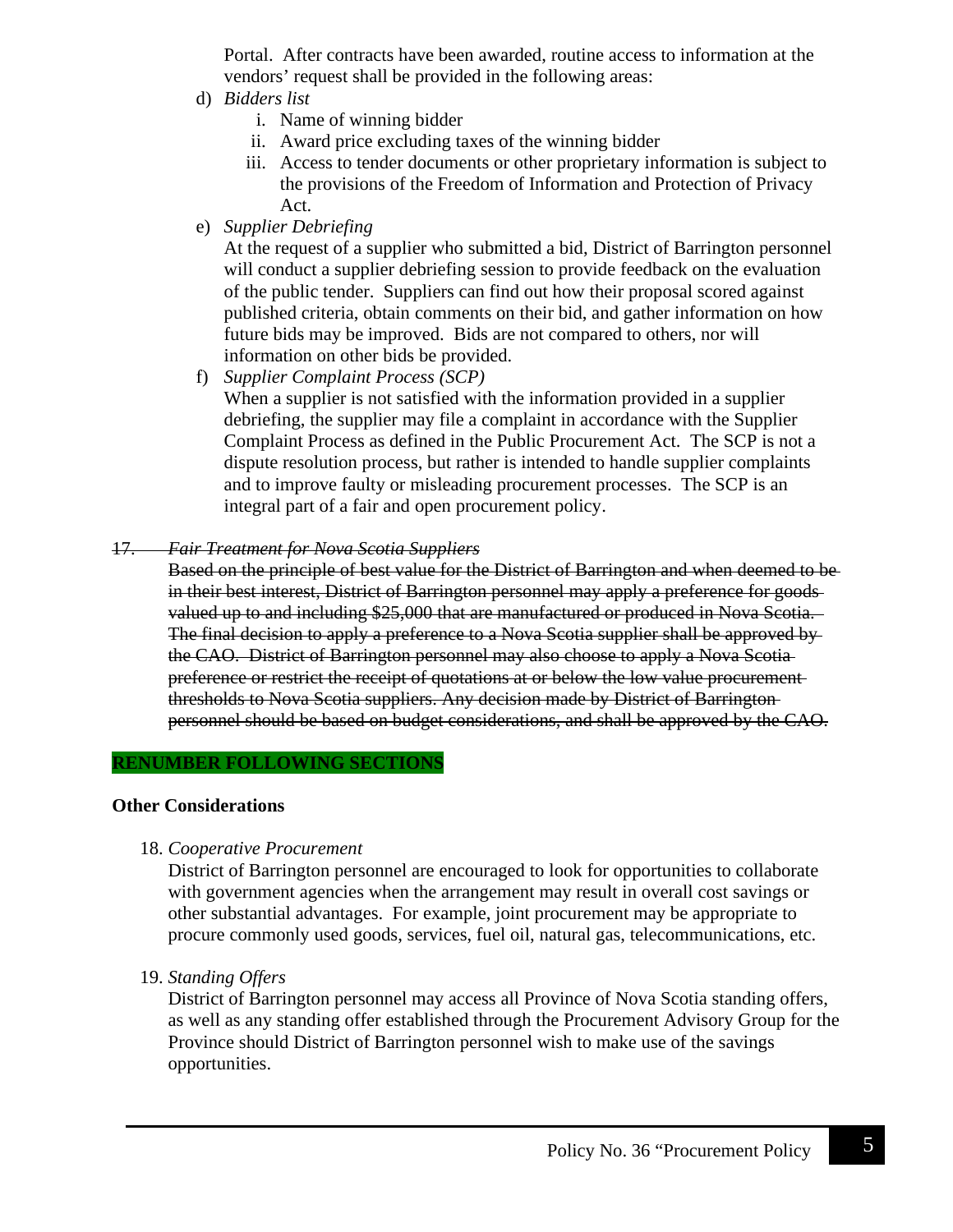#### **Obligations under the** *Public Procurement Act*

- 20. In addition to the areas already covered by this Policy, the following are additional obligations of the *Public Procurement Act* that the District of Barrington personnel are required to adhere to with their procurement practices.
	- a) *Terms and Conditions*

Every public tender notice must include or have attached the terms and conditions that govern the purchase of goods, services, construction, or facilities. The terms and conditions of every public tender notice must be consistent with the Atlantic Standard Terms and Conditions for the procurement of goods, services, or facilities and the Construction Contract Guidelines developed in collaboration with the Construction Association of Nova Scotia for the procurement of construction.

b) *Posting Tender Notices and Awards*

All opportunities subject to a public tender must be advertised on the Province of Nova Scotia Procurement Web Portal. District of Barrington personnel must also post on the Procurement Web Portal the name of the successful bidder for the public tender and the contract amount awarded.

c) *Code of Ethics*

District of Barrington personnel and council must ensure their conduct in relation to procurement activity is consistent with the "Duties of public sector entity employees" in the *Public Procurement Act*. This includes a request for removal from a procurement activity when a personal conflict of interest is perceived.

- d) *Other*
	- i. *Policy Posting*

District of Barrington personnel will ensure this policy is posted on the Barrington's web site.

- ii. *Supplier Development Activities* District of Barrington personnel will make every attempt where appropriate to participate in vendor outreach activities as requested by the Procurement Governance Secretariat.
- iii. *Regulations*

District of Barrington personnel will make sure that procurement practices remain consistent with any regulations that are adopted under the *Public Procurement Act*.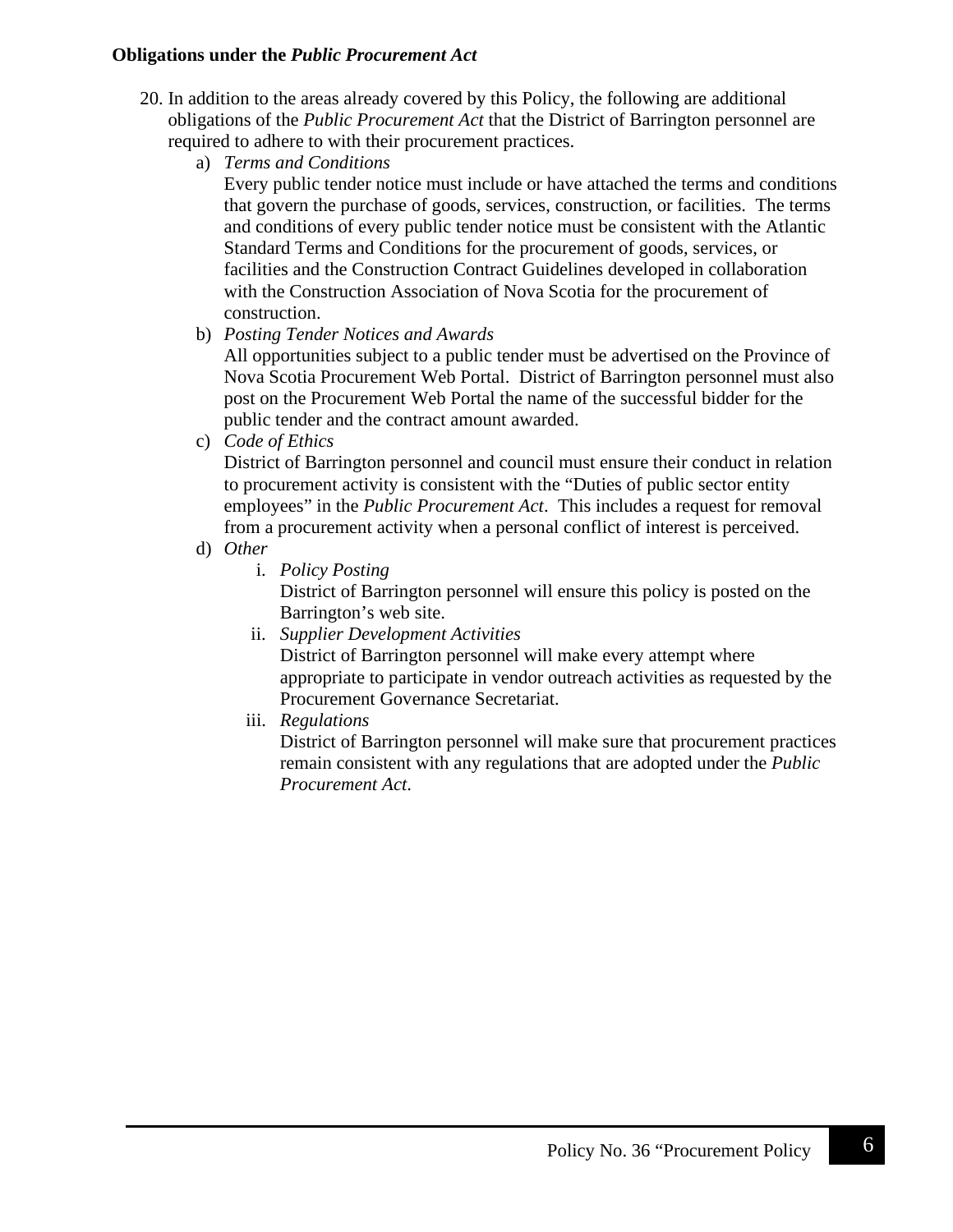## **Appendix 1 – Definitions**

*1. Atlantic Standard Terms & Conditions*

Standard instructions that support public tenders issued by the four Atlantic provinces for goods and services. Supplements may be added if and when required.

2. *Best Value*

Evaluating bids not only on purchase price and life cycle cost considerations, but also taking into account items such as environmental and social considerations, delivery, servicing, and the capacity of the supplier to meet other criteria as stated in the tender documents.

*3. Bid*

A supplier response to a public tender notice to provides goods, services, construction or facilities.

## *4. Construction*

The construction, reconstruction, demolition, repair, or renovation of a building, structure, road or other engineering or architectural work, excluding the professional consulting services related to the construction contract unless they are included in the procurement.

*5. Construction Contract Guidelines*

Standard instructions developed in consultation with the Construction Association of Nova Scotia that support construction tenders.

### *6. Facilities (also referred to as Building Leases)*

All building lease requirements covering the conveyance of the right to use tangible building property for a specified period of time in return for rent.

*7. Goods*

Materials, furniture, merchandise, equipment, stationery, and other supplies required by the District of Barrington for the transaction of its business and affairs and includes services that are incidental to the provision of such supplies.

## *8. Procurement Activity*

The acquisition of all goods, services, construction, or facilities procured by purchase, contract, lease, or long-term rental

*9. Procurement Value*

The value of the total contract excluding taxes but including all options whether exercised or not. For Facilities this value is determined by the monthly lease/rent times the term of the contract.

#### *10. Procurement Web Portal*

The public website maintained by the Province of Nova Scotia where all public tender notices are posted.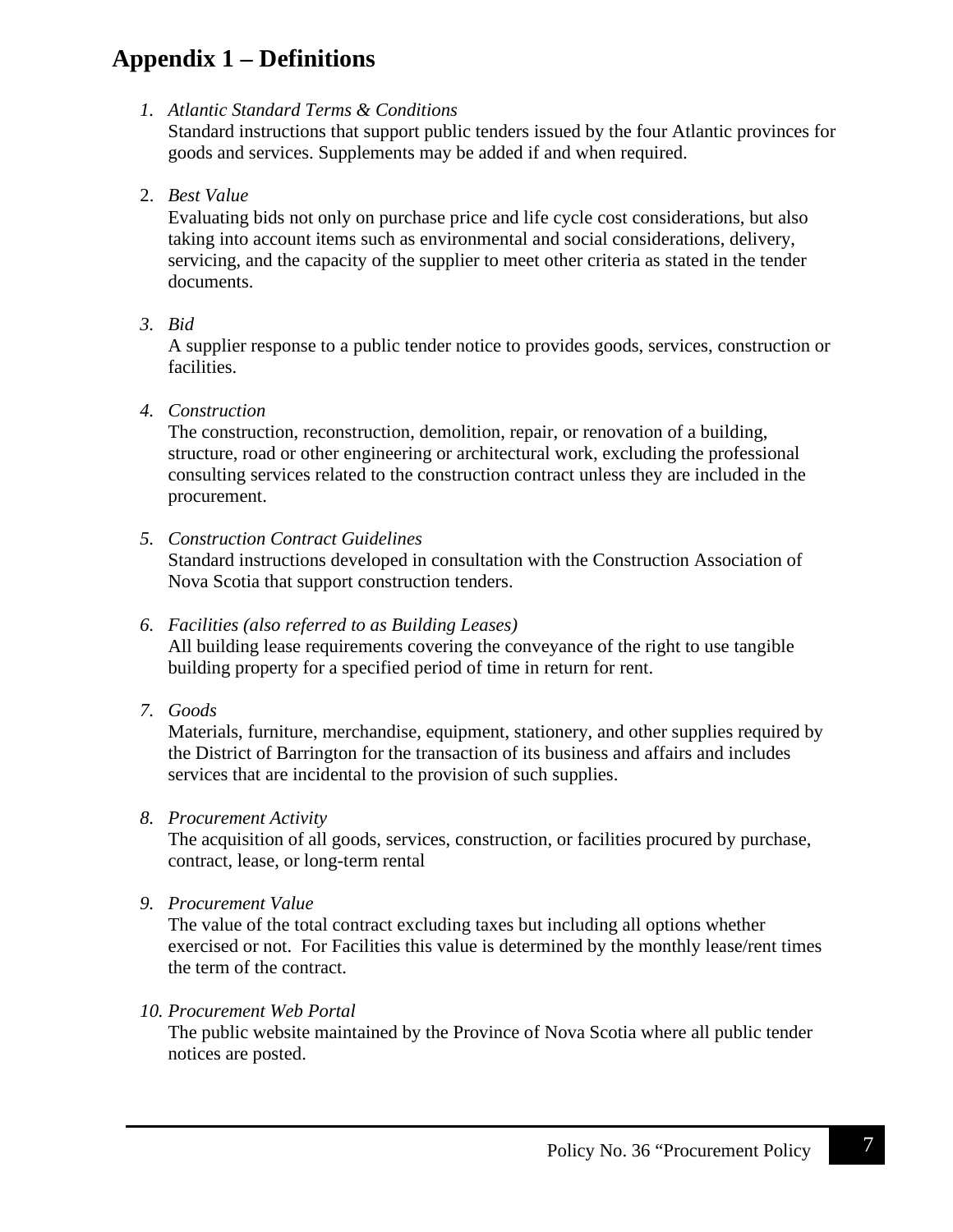#### *11. Public Advertisement*

Advertising a public tender notice on the procurement web portal.

#### *12. Public Procurement Act (PPA)*

An Act outlining the rules related to the procurement activity of all public sector entities (including municipalities) in the Province of Nova Scotia.

#### *13. Public Tender*

Procurement for goods, services, construction, or facilities obtained through public advertisement. (See Appendix 3 for an outline of the various tools that can be used for public tender.)

#### *14. Public Tender Notice*

Notice of intended procurement for goods, services, construction, or facilities obtained through public advertisement.

#### *15. Services*

Services required by the District of Barrington for the transaction of its business and affairs, excluding services provided by an employee through a personal services contract.

#### *16. Standing Offer*

A standing offer is a contractual arrangement with a supplier to provide certain goods or services on an 'as required' basis, during a particular period of time, at a predetermined price or discount, generally within a predefined dollar limit.

#### *17. Sustainable Procurement*

Sustainable Procurement involves taking a holistic approach to obtain best value. This will be done by integrating the following considerations in the procurement process:

- a) Environmental considerations: e.g. Green House Gas Reduction, Waste Reduction, Toxic Use Reduction
- b) Economic considerations: e.g. Life Cycle Cost, Fiscal Responsibility, Support for the Local Economy
- c) Social considerations: e.g. Employee Health and Safety, Inclusiveness and Fair Wage, Health Promotion.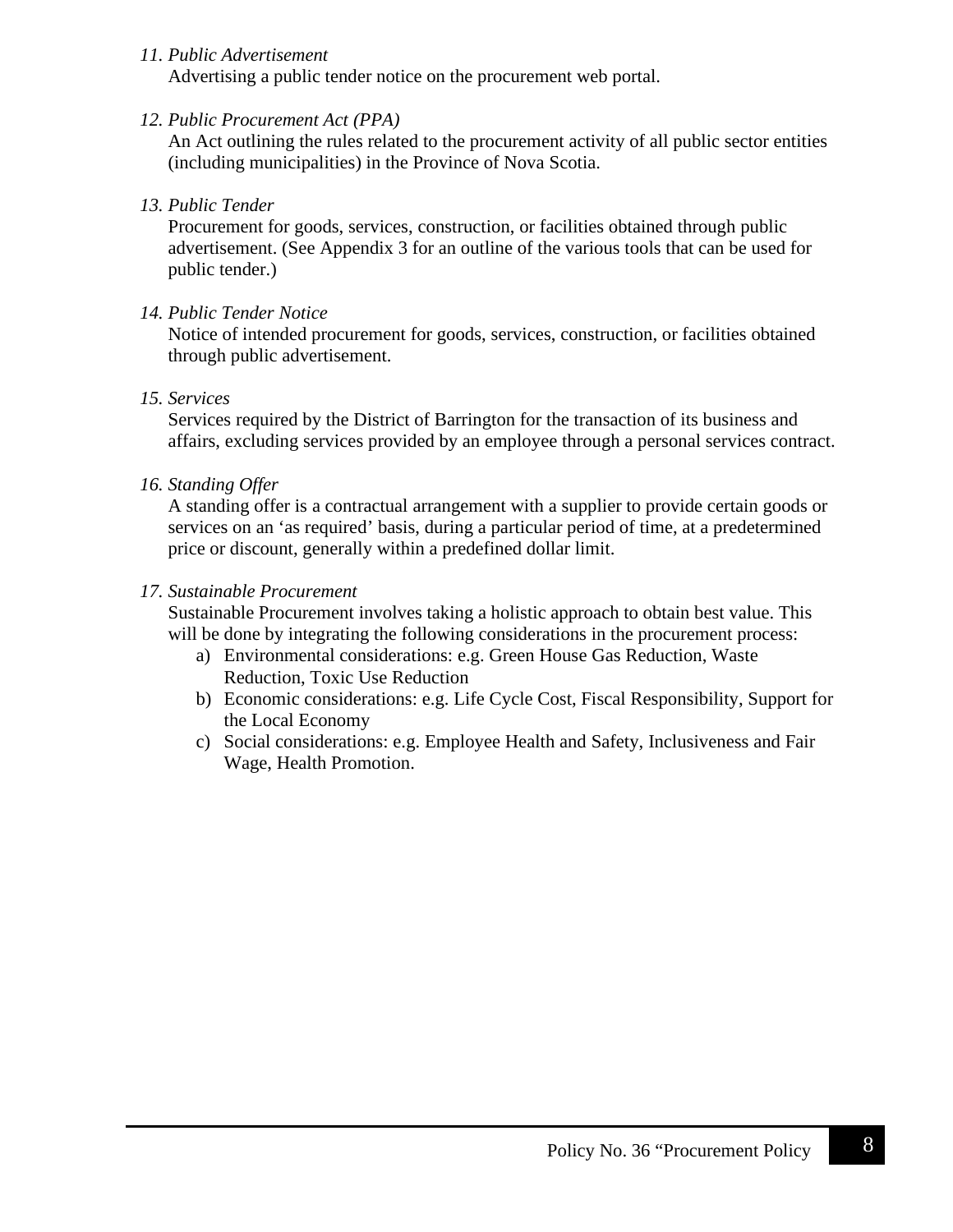## **Appendix 2 – Alternative Procurement**

Only those holding the appropriate role/position may delegate signing authority.

### *1. Low Value Purchase*

The CAO may delegate signing authority for low value Alternative Procurement transactions to the head *director* of a given business area *department.* No further approvals will be necessary. The CAO will ensure persons with delegated signing authority will be held accountable for their actions and that all procurement activities by District of Barrington personnel are properly documented and filed for follow up and audit. The CAO shall remain accountable for the proper use of alternative procurement transactions.

### *2. High Value Purchase*

District of Barrington personnel wishing to make use of a high value Alternative Procurement practice (with the exception of an emergency) must consult with the CAO to obtain his or her approval and identify the most appropriate means by which to proceed with the satisfaction of the requirement. If in agreement, CAO may direct District of Barrington personnel to proceed with the procurement. The CAO may wish to confer with provincial government procurement officials for discussion, validation, and/or alternative options. The CAO may delegate signing authority for high value alternative procurement transactions to an Acting CAO in their absence. All appropriate documentation will be maintained on file for audit purposes. The CAO will ensure persons with delegated signing authority will be held accountable for their actions. The CAO shall remain accountable for the proper use of alternative procurement transactions.

### **Alternative Procurement Circumstances**

#### *3. No Threshold Restrictions*

District of Barrington personnel may use the following Alternative Procurement practices as described below for the procurement of goods, services, construction or facilities, with no threshold restrictions:

- a) Where an unforeseeable situation of urgency exists and the goods, services, or construction cannot be obtained in time by means of open procurement procedures. Entities must ensure inadequate planning does not lead to inappropriate use of this exemption.
- b) Where goods or consulting services regarding matters of a confidential or privileged nature are to be purchased and the disclosure of those matters through an open tendering process could reasonably be expected to compromise government confidentiality, cause economic disruption, or otherwise be contrary to the public interest.
- c) Where compliance with the open tendering provisions set out in this Policy would interfere with a Party's ability to maintain security or order, or to protect human, animal, or plant life or health.
- d) In the absence of tenders in response to an open or selective tender, or when the tenders submitted have been collusive, or not in conformity with the essential requirements in the tender.
- e) To ensure compatibility with existing products, to recognize exclusive rights, such as exclusive licenses, copyright, and patent rights, or to maintain specialized products that must be maintained by the manufacturer or its representative.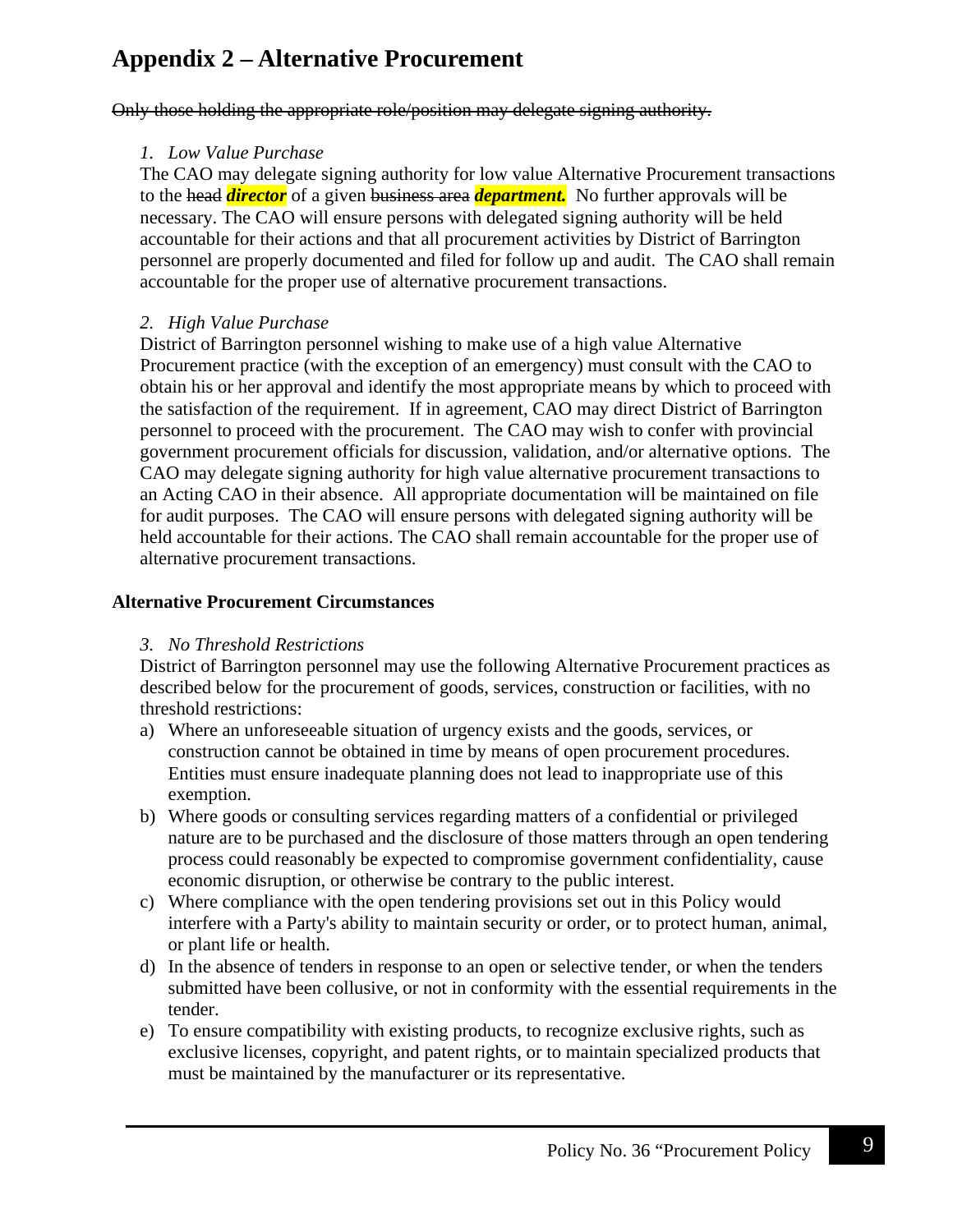- f) Where there is an absence of competition for technical reasons and the goods or services can be supplied only by a particular supplier and no alternative or substitute exists.
- g) For the procurement of goods or services the supply of which is controlled by a supplier that is a statutory monopoly.
- h) For the purchase of goods on a commodity market.
- i) For work to be performed on or about a leased building or portions thereof that may be performed only by the lessor.
- j) For work to be performed on property by a contractor according to provisions of a warranty or guarantee held in respect of the property or the original work.
- k) For the procurement of a prototype or a first good or service to be developed in the course of and for a particular contract for research, experiment, study or original development, but not for any subsequent purchases.
- l) For the purchase of goods under exceptionally advantageous circumstances such as bankruptcy or receivership, but not for routine purchases.
- m) For the procurement of original works of art.
- n) For the procurement of subscriptions to newspapers, magazines, or other periodicals.
- o) For the procurement of real property.
- p) For the procurement of goods intended for resale to the public.
- q) For the procurement from philanthropic institutions, prison labour, persons with disabilities, sheltered workshop programs, or through employment equity programs.
- r) For the procurement from a public body or a non-profit organization.
- s) For the procurement of services of expert witnesses, specifically in anticipation of litigation or for the purpose of conducting litigation.

### *5. Threshold Restrictions*

District of Barrington personnel may use the following Alternative Procurement practices as described below, up to the high value thresholds of this Policy:

- a) For the procurement of goods or services for the purpose of evaluating or piloting new or innovative technology with demonstrated environmental, economic, or social benefits when compared to conventional technology, but not for any subsequent purchases.
- b) For procurement that fosters the development of minority businesses.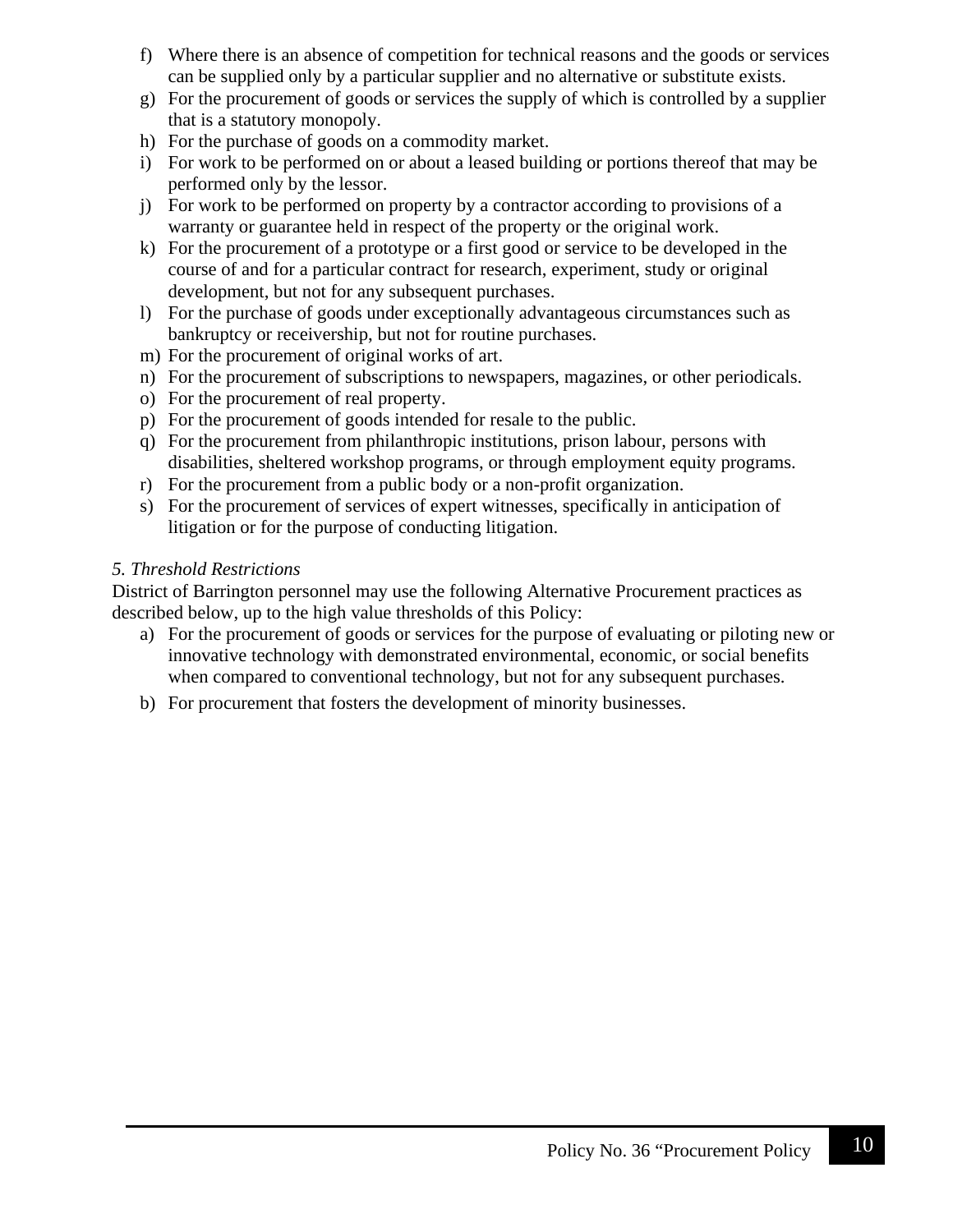## **Appendix 3 – Procurement Tools**

Below is an outline of some of the various tools available for use when issuing a public tender:

### *All public tenders are to contain the Disclaimer contained in Appendix 4.*

#### *1. Request for Proposal* (*RFP*)

Used when a supplier is invited to propose a solution to a problem, requirement, or objective. Suppliers are requested to submit detailed proposals (bids) in accordance with predefined evaluation criteria. The selection of the successful proposal is based on the effectiveness, value, and price of the proposed solution. Negotiations with suppliers may be required to finalize any aspect of the requirement.

#### *2. Request for Construction (RFC)*

Used to publicly tender for a construction, reconstruction, demolition, remediation, repair, or renovation of a building, structure, road, bridge, or other engineering or architectural work. When a supplier is invited to bid on a construction project the tender documents usually contain a set of terms and conditions and separate bid form that apply to that specific project. Suppliers are requested to submit a response (bid) in accordance with predefined criteria. The selection of the successful proposal is based on a number of factors as described in the tender documents. A request for construction usually does not include professional consulting services related to the construction contract, unless they are included in the specifications.

### *3. Request for Quotation (RFQ)*

A request for quotation on goods or products with a minimum specification. Award is usually made based on the lowest price meeting the specification. An RFQ does not normally but may sometimes include evaluation criteria.

## *4. Request for Standing Offer (RSO)*

A public tender to provide commonly used goods or services. The term of the standing offer can vary in duration but will be clearly defined in the tender documents. RSO's may include evaluation criteria depending on the requirement.

## *5. Request for Expression of Interest (REI)*

The Request for the Expression of Interest is similar to the Request for Proposal and is sometimes referred to as a Pre-Qualification, where suppliers are invited to propose a solution to a problem. The REI, however, is only the first stage in the procurement process. Bidders responding to the REI will be short listed according to their scoring in the evaluation process. The short listed firms will then be invited to respond to a subsequent Request for Proposal. A REI does not normally include pricing as price is a key evaluation criteria used in the second stage RFP process.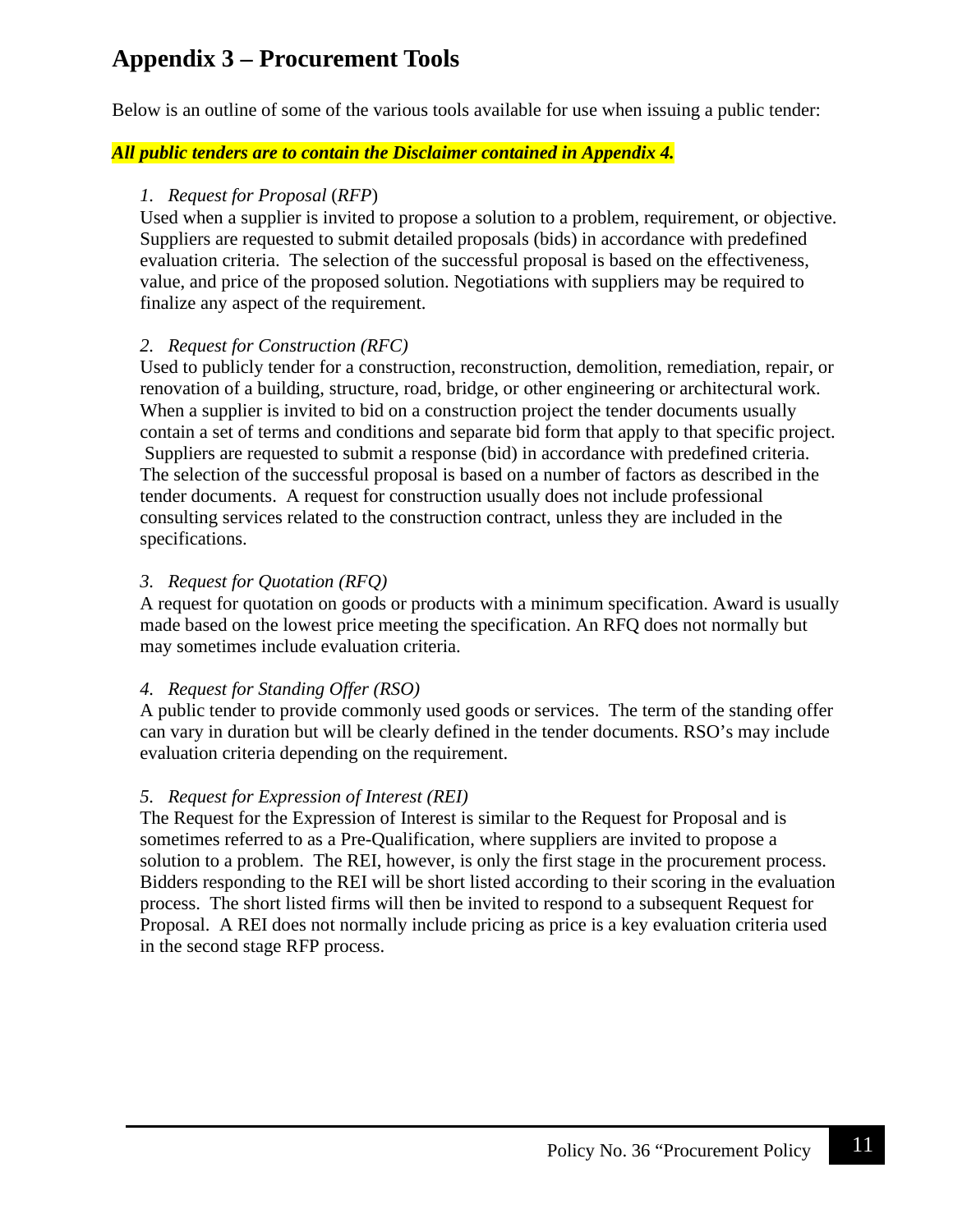## *Appendix 4 – Disclaimer*

*The Municipality does not bind itself to accept any tender but may accept any tender, in whole or in part, or discuss with any tenderer different or additional terms to those described in the tender. The Municipality may:*

- *a) cancel the tender at any time;*
- *b) reject any or all tenders;*
- *c) accept any tender;*
- *d) if only tender is received, choose to accept or reject it;*
- *e) choose not to accept the lowest bid price;*
- *f) reject any tenders that, in its sole discretion, are not in its best interest to accept; and*
- *g) alter the schedule, tender process or any other aspect of the tender as it may determine in its sole and absolute discretion.*

*If the Municipality elects to reject all tenders it may, in its sole discretion and in addition to any other recourse it may choose, call for additional tenders or re-tender all or part of the work, all without incurring any liability and no proponent will have any claim against the Municipality as a consequence.*

*The Municipality reserves the right to waive any formality, informality, technicality or non-compliance in any tender.*

*In evaluating tenders the Municipality reserves the right to consider, among other things, the greatest value for money based on quality, service, price, experience and local preference. The Municipality reserves the exclusive right to determine the qualitative aspects of all tenders relative to evaluation criteria and to rely on any evaluation criteria which, it its sole discretion, it considers to be in its best interest.*

*The Municipality is not liable for any costs associated with responding to the tender.*

*The tenderer, in submitting a tender response, has accepted the privileges and reservations of rights set out herein and agrees to be bound by same.*